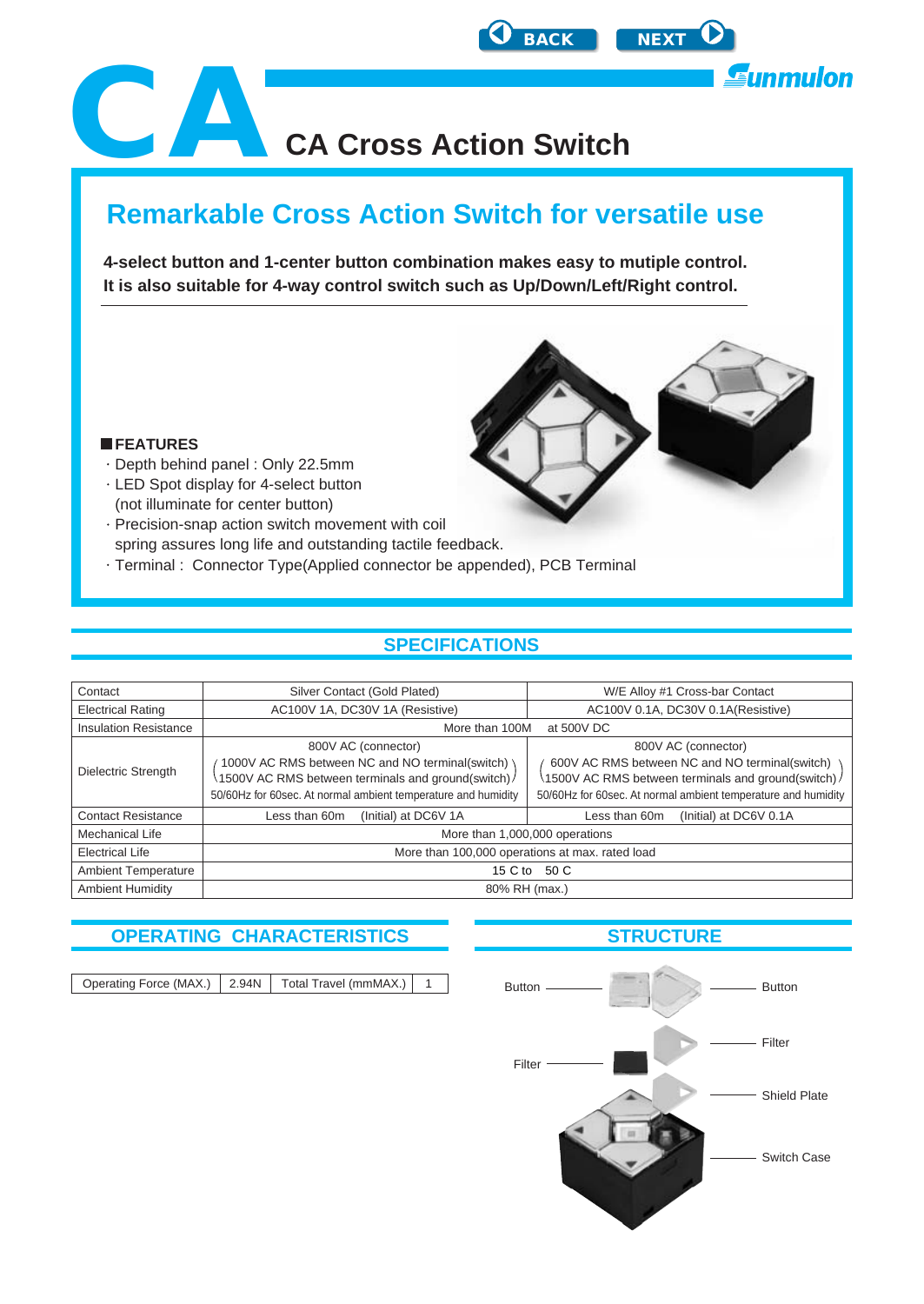<span id="page-1-0"></span>

**[BACK](#page-0-0) [NEXT](#page-2-0)**



**DIMENSIONS**



**INTERNAL CONNECTION ARRANGEMENTS**





### **TERMINALS LAYOUT TERMINAL SHAPE/HOLE DIMENSION**

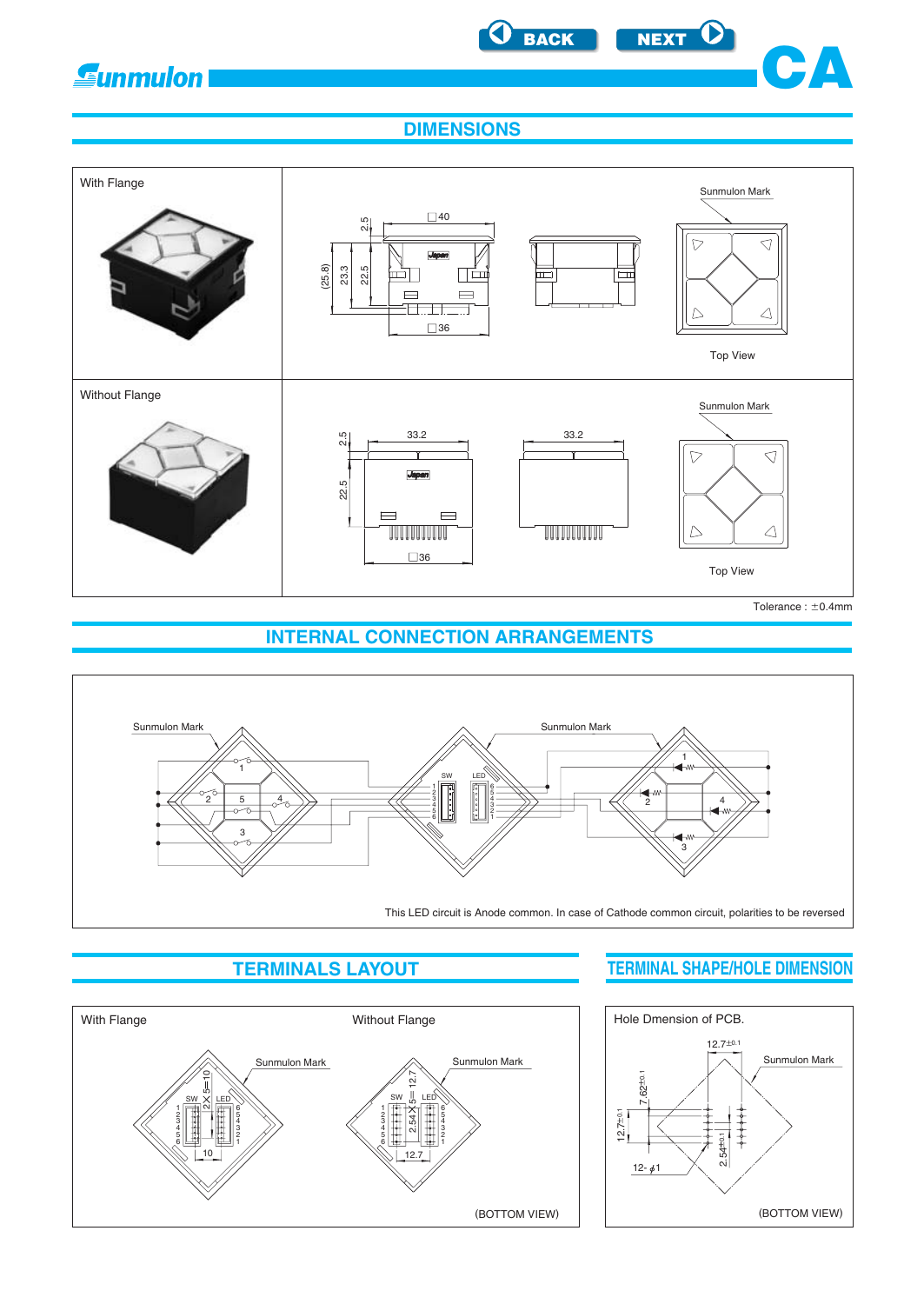<span id="page-2-0"></span>





#### **LED RATINGS**

#### **LED RATINGS**

| Supply Voltage(V) | Current Rating (mA) |       |        |      |  |
|-------------------|---------------------|-------|--------|------|--|
| $+5%$             | Red                 | Green | Yellow | Blue |  |
| 5                 | 10                  | 10    | 10     |      |  |
| 12                | 8                   | 8     | 8      |      |  |
| クイ                |                     |       |        |      |  |

R

Vcc

VF

IF

團



Switches are normally fitted with internal resistors to oprate on 5,12,24V DC supply. In case of non-resistor type, suitabale external current limiting resistors must be installed as shown by the table and formula.

| Color                                                            |     | Any voltage |        |             |
|------------------------------------------------------------------|-----|-------------|--------|-------------|
| Item                                                             | Red | Green       | Yellow | <b>Blue</b> |
| Max. operating current IFM (mA)                                  | 30  | 30          | 30     | 30          |
| DC reverse voltage VR (V)                                        | 4.0 | 4.0         | 4.0    | 4.0         |
| Forward voltage VF (V)                                           | 2.0 | 2.0         | 2.1    | 3.7         |
| Recommended operating current IF (mA)                            | 20  | 20          | 20     | 20          |
| <b>Current Reduced Factor</b><br>(Over 25°C working temperature) | 0.4 | 0.4         | 0.4    | 0.4         |

The value of the series resistor for other voltage use can be determined by theformula (Switch should be non resistor type):

 $R = \frac{Vcc - VF}{lF}$  Vcc: Supply Voltage

VF : Forward Voltage IF

IF : Forward Current

#### **Panel Layout/Panel Cut Dimensions**



#### **REPLACEMENT PARTS**

#### **BUTTON/FILTER**

|                          | Clear      | Red        | Green                    | Yellow     | Milk White |
|--------------------------|------------|------------|--------------------------|------------|------------|
| Square Button (Center)   | CH-2325-CC |            |                          |            |            |
| Pentagon Button (Select) | CA-3453-CC |            | $\overline{\phantom{a}}$ |            |            |
| Square Filter (Center)   | ___        | CH-2326-LR | CH-2326-LG               | CH-2326-LY | CH-2326-LM |
| Pentagon Filter (Select) |            | CA-3454-LR | CA-3454-LG               | CA-3454-LO | CA-3454-LM |

#### **APPLIED CONNECTOR**

#### Connector Part No. : ST-3121

(1 pc. of Housing & 6 pcs. of Contact Pin)

 Contact Pin press Tool DF3-TA2428HC Housing DF3-6S-2C

Contact Pin DF3-2428SC

(Hirose Electric Made)

Please select "Connector Appended" or not at "Ordering Code". In case of "Not appended", please select "N".

#### **Wire Hearness**



Panel Thickness 1mm~3.2mm